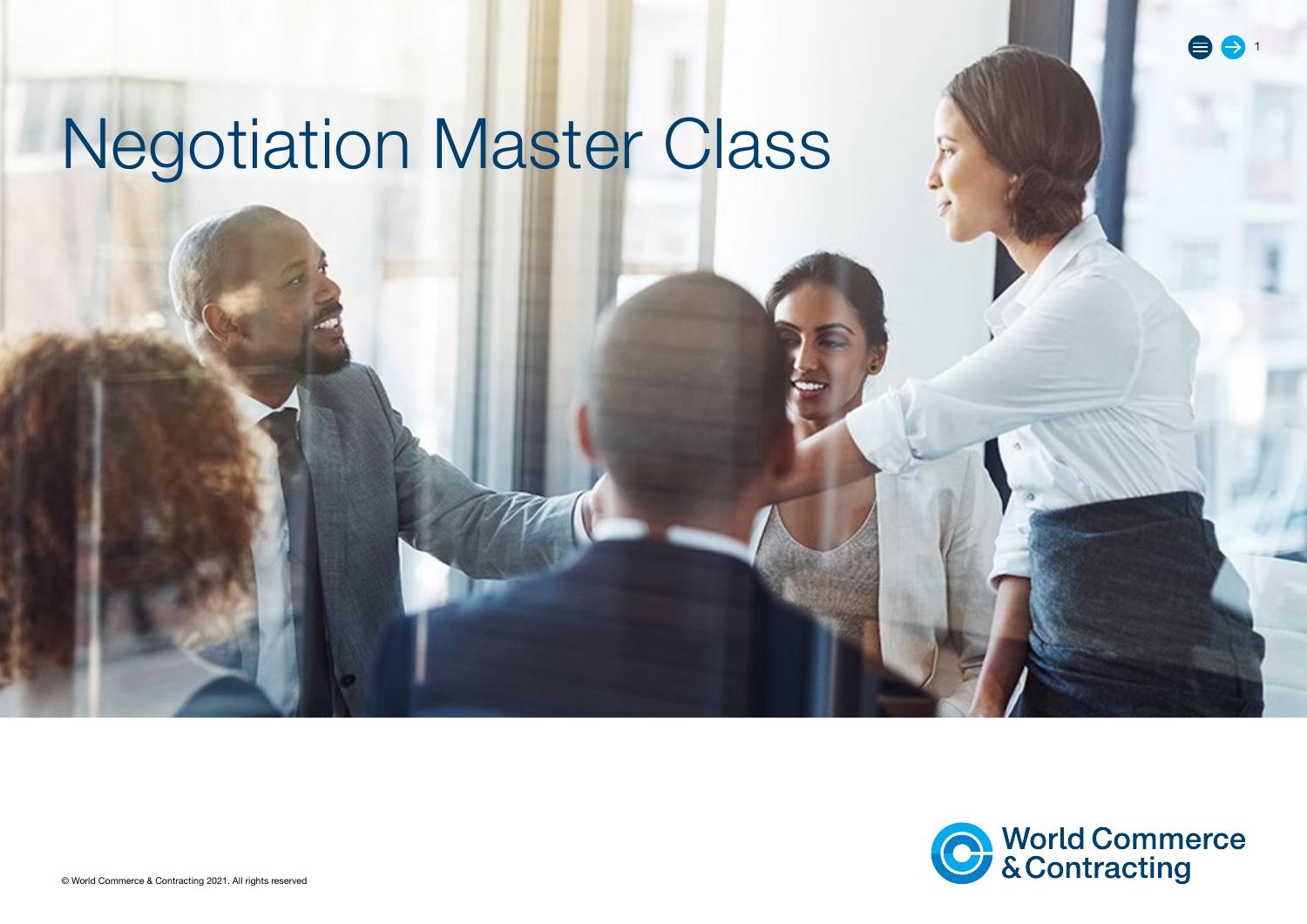## Negotiate effectively and create value

Learn how to effectively negotiate commercial agreements and create value for your organization in WorldCC's Negotiation Master Class delivered in partnership with Keld Jensen.

## What this program delivers

Research consistently identifies negotiation skills as a key competency tied to individual professional success in the commercial and contract management field, as well as a vehicle that materially impacts an organizations' ability to contract for value. It also reveals that a majority of today's negotiations are conducted online, not face-to-face.

Unlike other negotiation programs, this program is designed specifically for the contract and commercial community, organized in a blended delivery format so participants can engage with the negotiation program curriculum, develop skills, apply them on the job, and reflect on real-time experiences in a post-training phase.

You learn and practice in the same online environment you will be conducting the majority of your negotiations.

### Ways to learn

#### Self-paced online

Complete the online curriculum on your own schedule. Participants benefit from micro-video presentations, social-learning discussion forum, negotiation tool-kit, knowledge checks and access to three supplemental negotiation books.

### Blended learning

Add further value to your self-paced online learning with three further steps:

- Step 2 A virtual, half-day workshop
- Step 3 Practice in real-time negotiations
- Step 4 Post-workshop feedback sessions, two x 1-hour

#### Other workshops

1-day virtual workshops and in-person workshops are available (at an additional charge).

### Self-paced learning is available

#### as a stand-alone progam



## By the end of the program

- You will know how to close deals smoothly with positive outcomes for everyone involved
- You will be able to effectively engage in negotiations that arise throughout the contracting lifecycle
- Individuals and teams will develop the skills to achieve their organization's desired business outcomes.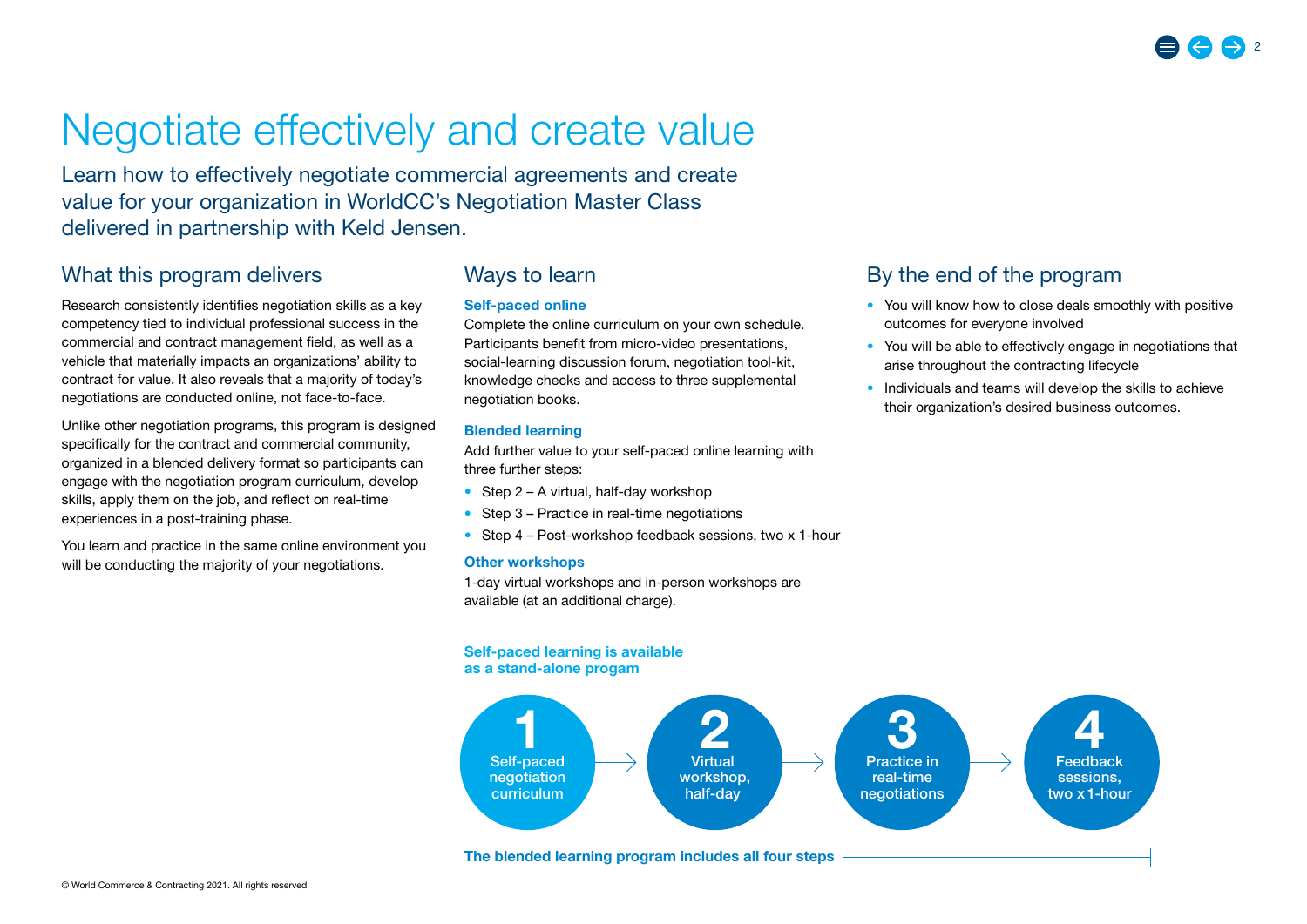## The program in detail

## Step 1 – Self-paced online program

Participants learn practical and implementation-ready negotiation curriculum for contract and commercial team members in this self-paced online program on their own time, at their own pace. However, we suggest that content learning can be reasonably paced over a 4-6-week period.

At the end of each section there are knowledge checks in the form of multiple-choice questions. In addition to the micro-video presentations, participants have access to three supplemental negotiation books written by Keld Jensen and engage in social learning via the discussion board. The Program includes specific negotiation tools for contract and commercial team members that can be immediately incorporated into real-world negotiations.

The self-paced curriculum must be completed before participants move on to the blended learning steps.

### Self-paced curriculum topics

- Get to know the 4 most important findings to be successful in negotiations
- Understanding the negotiation process
- Difference between a qualified and less qualified negotiator
- The value of trust in negotiations (TrustCurrency)
- Measure your moral and ethical value in the MCI test
- Understanding the award winning NegoEconomics model and how to create up to 42% additional value
- Manage and prepare the right strategy (SAM Model)
- Learn from case studies (BlueKolding, KMD, SamAqua)
- Generate an understanding of the 10 steps in any negotiation
- How the professional negotiator prepares
- Communication, positive impact as a negotiator
- Establish your NBA, (next best alternative), target and threshold of pain
- How to manage virtual negotiations
- Explore the 5 different negotiation styles and how to deal with them:
	- 1. Combative
	- 2. Concession
	- 3. Delaying
	- 4. Compromise
	- 5. Collaboration
- Dig into what stress means for the professional negotiator
- Watch a SMARTnership negotiation

## Step 2 – Half-day virtual workshop

Participants have an opportunity to apply their knowledge and new-found tool-kit through participation in negotiation simulation exercises, and receive real-time feedback. Virtual workshops can also be reasonably customized to ensure that your organization's specific skills' needs are met. Participants will be able to meet the negotiation challenges in front of them during any phase of the contracting lifecycle to drive revenue, create value, minimize costs or increase customer satisfaction.

## Step 3 – Practice

Participants take their new knowledge and skill set back to the office and apply their learnings and new tools to realtime negotiations.

## Step 4 – Feedback

After 1-month of practice, participants engage in two, 1-hour sessions every other week with their workshop trainer to reflect on experiences – positives, set-backs – and receive feedback and continued training to ensure you and/ or your team completed the program skilled in effective negotiation.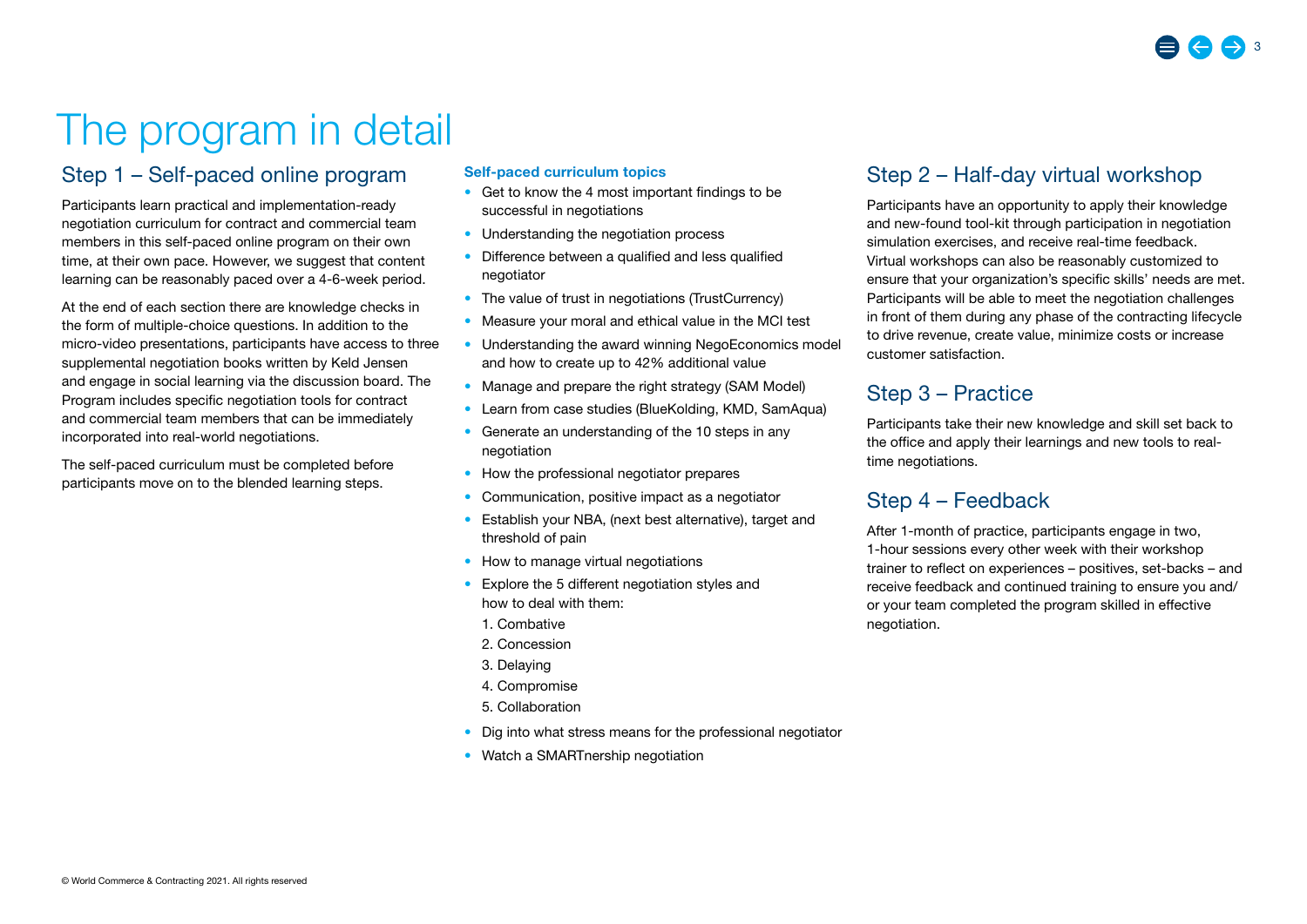## Negotiation Master Class prices

 $\rightarrow$ 

 $\rightarrow$ 

## Prices per person

Self-paced online only **Blended learning** 





#### Available to WorldCC Members only:

Self-paced online negotiation program

Keld Jensen's *Negotiation Manual, Positive Impact: Inspiring Trust and Confidence and Honest Negotiation* (online)

40 CPD points

[Register for Self-paced](https://www.worldcc.com/Login?returnurl=%2fLearn%2fOnline-Professional-Development%2fNegotiation-Master-Classes%2fNegotiation-BRONZE)

Available to WorldCC Enterprise Members only, with a minimum of 6 participants:

Self-paced online negotiation program

Half-day virtual workshop

2 post-training online meet-ups with workshop trainer

Keld Jensen's *Negotiation Manual, Positive Impact: Inspiring Trust and Confidence and Honest Negotiation* (online)

60 CPD points

[Contact us about Blended learning](mailto:learning%40worldcc.com?subject=Negotiation%20Master%20Class%20%E2%80%93%20Blended%20learning)  $\rightarrow$ 

Contact us about the [Negotiation Master Class program](mailto:learning%40worldcc.com?subject=Negotiation%20Master%20Class%20program)

© World Commerce & Contracting 2021. All rights reserved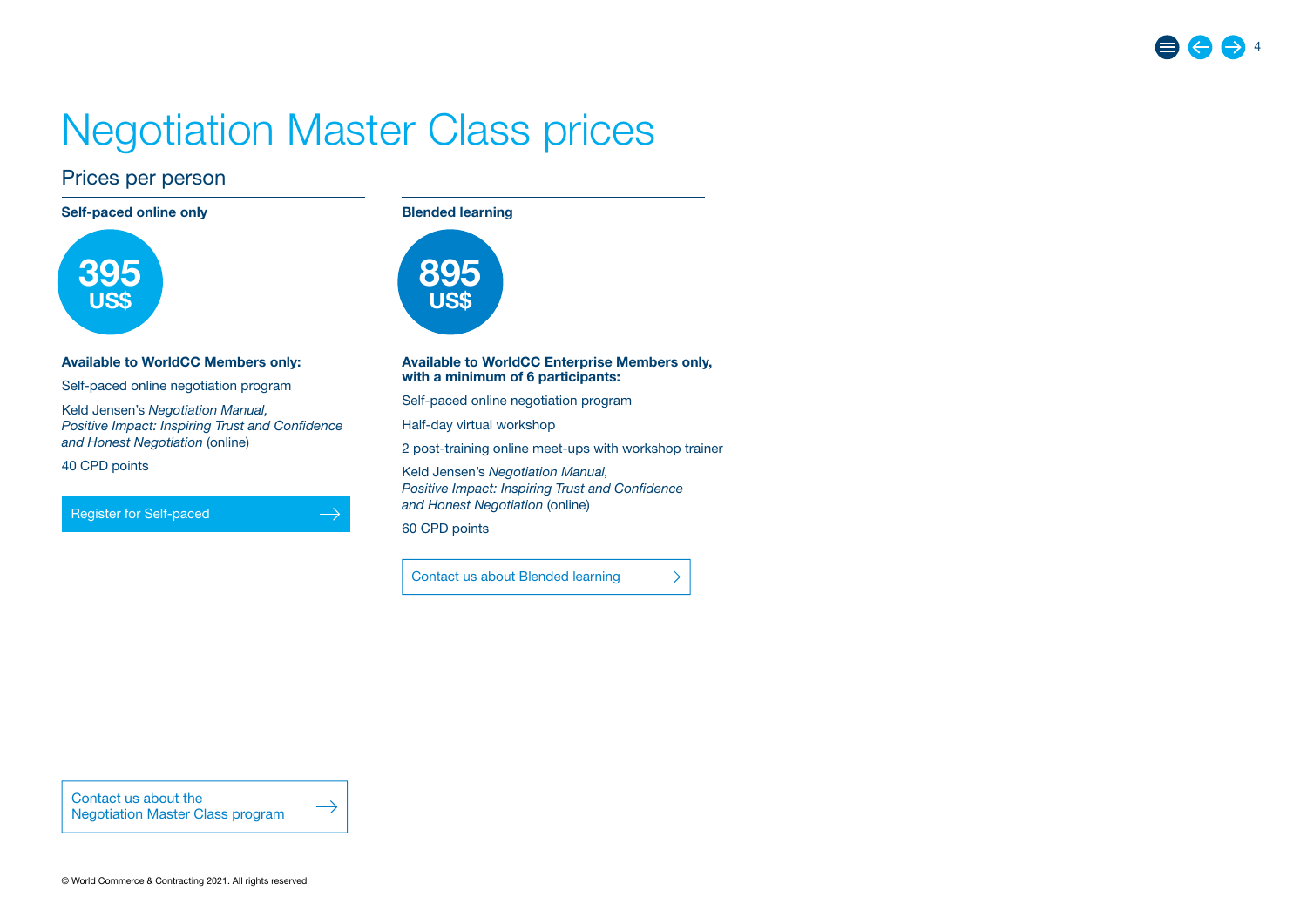## About the trainer

Recipient of the World Commerce & Contracting Innovation Award, Keld Jensen is an international author, professor and speaker – an acknowledged expert in negotiation, behavioral economics, trust and communication. He has worked with leading global companies, governments and individuals as an advisor and trainer.

Born in Denmark, Mr. Jensen is also a citizen of the U.S., where he currently resides. A frequent traveler, his work typically takes him to more than 40 countries each year.

#### Clients

His clients include Siemens, Thermo Fisher, Carlsberg, Vestas, Novo Nordisk, Rolls Royce, SABMiller, Telenor, LEGO, and the governments of Denmark, Great Britain, Australia, Canada and Lithuania. He is also past CEO of a Scandinavian public technology company.

#### **Publications**

A prolific author, Keld has published 24 books to date, primarily on negotiation and communication. His works have been published in 17 languages and 37 countries, with a readership of more than 2.8 million.

His latest book, Honest Negotiation, was first published by Motivational Press in the U.S., where Amazon immediately recognized it as a #1 new release. His books have won numerous awards, including the Danish newspaper Børsen's Management Book of the Year, awarded to the book Positive Impact.

He was a frequent contributor to Forbes magazine and the newspaper Financial Times, including a series of articles on negotiation and communications. He also participates in the Financial Times Mastering Management program.

#### Academia and media

Mr. Jensen is an associate professor at the Arizona State University's Thunderbird School of Global Management, and at Aalborg University in Denmark, BMI Institute in Lithuania, and UC Louvain/BMI in Belgium. He teaches in these schools' International Executive MBA programs, and frequently serves as a commentator in local and national electronic and print media, with more than 200 TV appearances in recent years.

#### Awards

In 2016, Keld was named one of the 100 Top 100 Global Thought Leaders in Trust. The following year, he was awarded the International Association for Contract and Commercial Management (IACCM) Innovation Award.

His negotiation concept, SMARTnership, was awarded 2019's Best Negotiation Method by Denmark's Organization of Public Procurement Officers. And, in that same year, he was a finalist for the World Commerce & Contracting Strategic Award. Most recently, he was named to the prestigious Global Gurus' 2021 Top 30 Negotiation Professionals list.



Program trainer